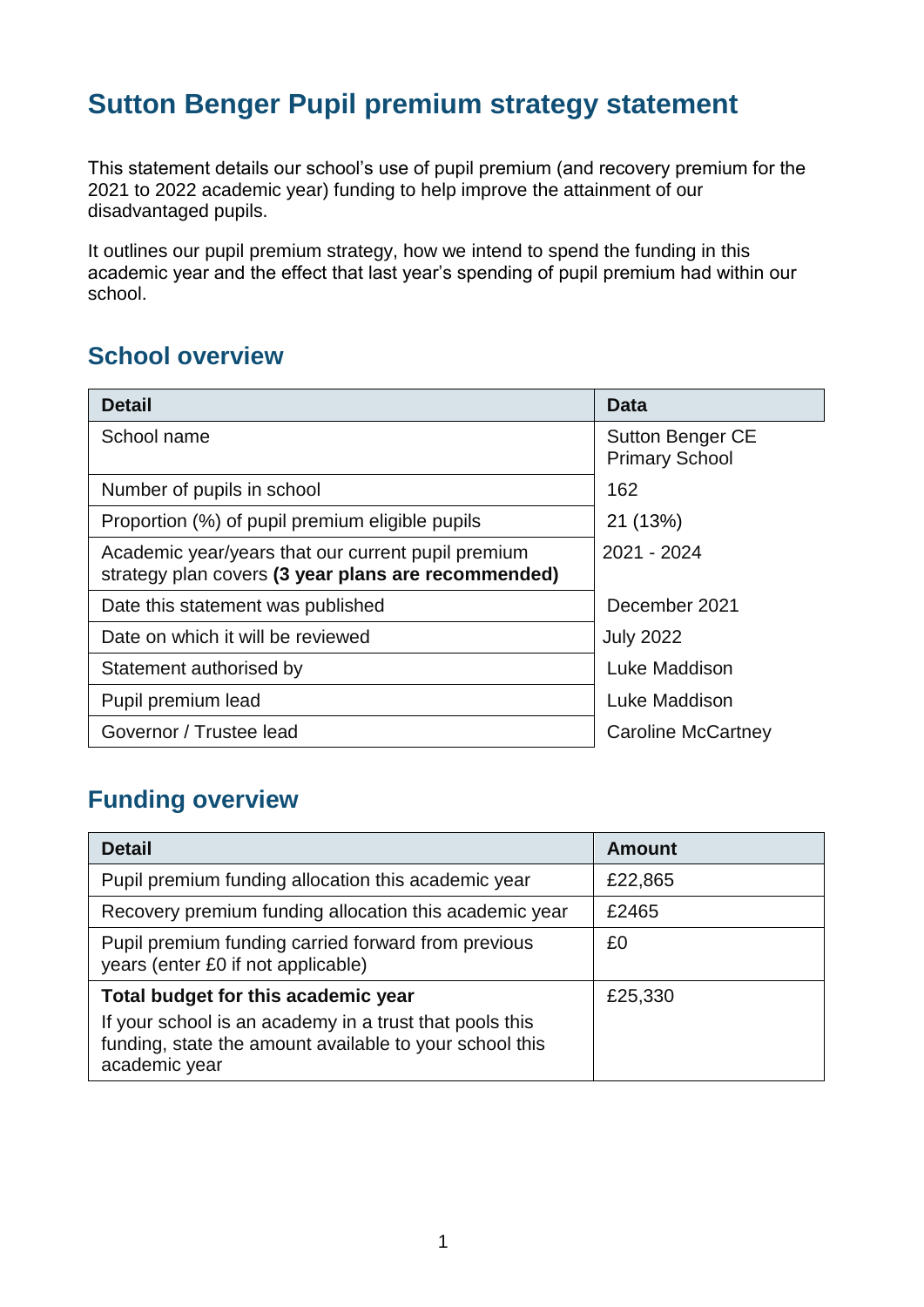# **Part A: Pupil premium strategy plan**

## **Statement of intent**

#### *Context*

*Sutton Benger CE Primary school is a one form entry primary school, with six classes located in a semi-rural area just outside the town of Chippenham in Wiltshire.* 

*Statistically the number of Pupil Premium children in school is small accounting for a small number and overall percentage of the school as a whole.*

*The needs of the children on our Pupil Premium register varies immensely. Some children need additional support in order to help them catch up with their peers, however some also perform very well and need support and guidance to help them achieve even higher. Some of our children have emotional needs. An in house ELSA programme is provided with priority given to Pupil Premium children t access.*

#### *Pupil premium strategy objective*

*The ultimate aim for Sutton Benger CE Primary schools' Pupil premium strategy is to ensure that disadvantaged children acquire the necessary knowledge skills and cultural capital to succeed in the next phase of their education and in their life in general.* 

- Performance of disadvantaged pupils is at least in line with their nondisadvantaged peers nationally
- Attendance of disadvantaged pupils is in line with their non-disadvantaged peers nationally

#### *Key principles of the pupil premium Strategy:*

*Sutton Benger CE Primary school will;*

- *Take an individual approach to Pupil Premium, taking account of the individual child's context and what specific actions would have the greatest impact for that child*
- *Hold high ambitions that all children, including disadvantaged can achieve as high as they possibly can*
- *Inform the strategy by the best and most secure educational research evidence*
- *Deliver high quality, on-going professional development and support to teachers and teaching assistant to enable them to have the knowledge and skills necessary to be the best educators they can be.*
- *Provide effective catch-up and pre-teach academic interventions to prevent children falling behind.*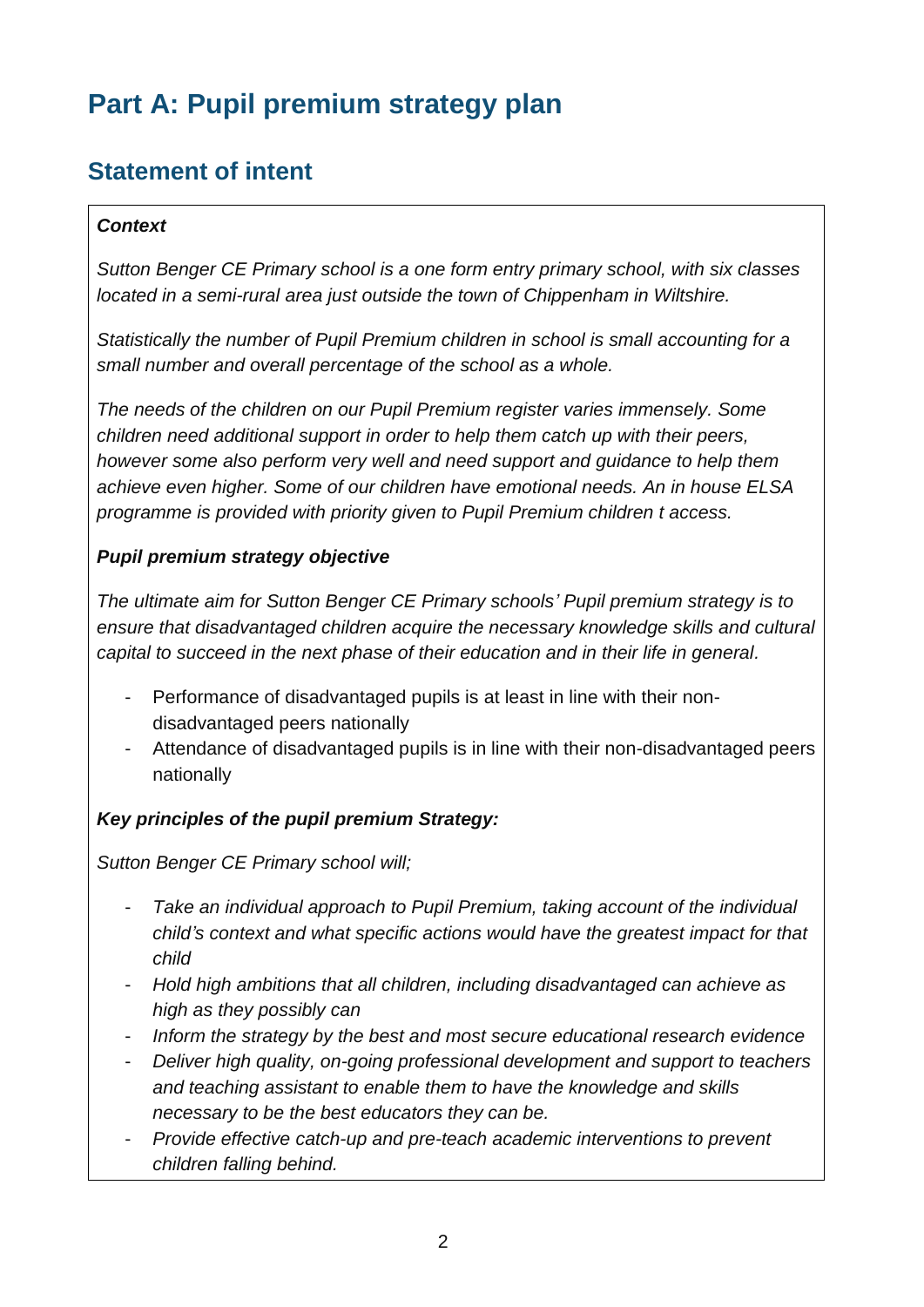

## **Challenges**

This details the key challenges to achievement that we have identified among our disadvantaged pupils.

| <b>Challenge</b><br>number | <b>Detail of challenge</b>                                                                                                  |
|----------------------------|-----------------------------------------------------------------------------------------------------------------------------|
|                            | Some disadvantaged pupils make slower progress than their peers<br>nationally                                               |
|                            | Some of our disadvantaged pupils don't achieve 'Greater depth'<br>however we believe that they could with the right support |
|                            | Some of our disadvantaged children are not emotionally ready to learn<br>and require additional emotional literacy support. |
|                            | Low attendance levels of some disadvantaged children                                                                        |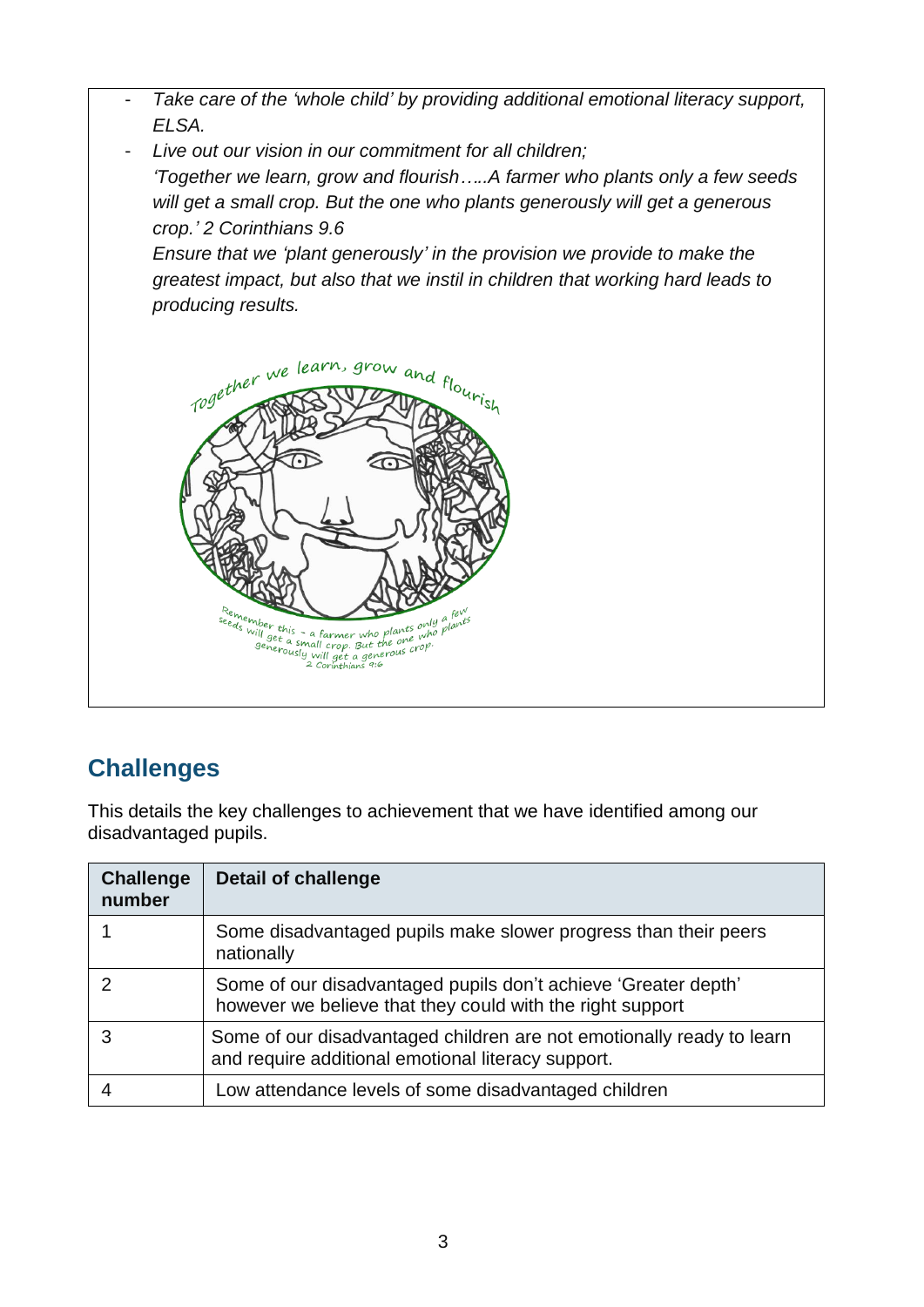# **Intended outcomes**

This explains the outcomes we are aiming for **by the end of our current strategy plan**, and how we will measure whether they have been achieved.

| <b>Intended outcome</b> | <b>Success criteria</b>                                                                                        |
|-------------------------|----------------------------------------------------------------------------------------------------------------|
| Progress in Reading     | Disadvantaged pupils to make good                                                                              |
| Progress in Writing     | progress from their starting points as<br>measured by internal national data in                                |
| Progress in Mathematics | Y6.                                                                                                            |
| Phonics                 | Phonics scores are in line with the<br>average score for the cohort. There is no<br>gap between PP and non PP. |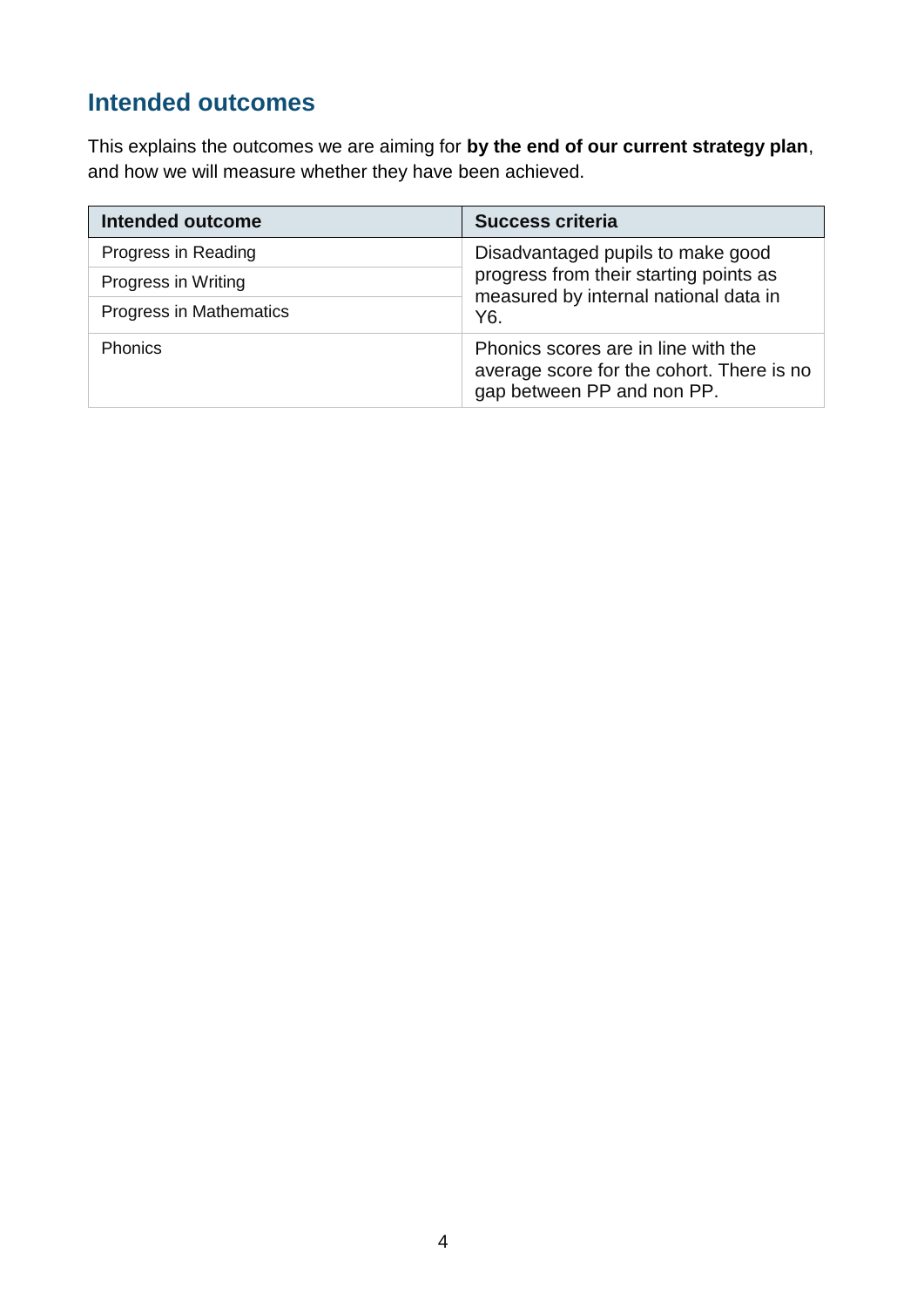## **Activity in this academic year**

This details how we intend to spend our pupil premium (and recovery premium funding) **this academic year** to address the challenges listed above.

#### **Teaching (for example, CPD, recruitment and retention)**

Budgeted cost: CPD budget provided by the Academy Trust centrally from 'top slice'

| <b>Activity</b>                                                                                                                                                               | Evidence that supports this approach                                                                                                                                                                                                                              | <b>Challenge</b><br>number(s)<br>addressed |
|-------------------------------------------------------------------------------------------------------------------------------------------------------------------------------|-------------------------------------------------------------------------------------------------------------------------------------------------------------------------------------------------------------------------------------------------------------------|--------------------------------------------|
| CPD for<br>school staff<br>on guided and<br>supported<br>writing                                                                                                              | Guided / modelled writing sessions based on CPD<br>provided by Integra for Subject leaders and cascaded to<br>all staff. Group work with focus on specific objectives<br>that will improve writing, particularly for children targeted<br>to achieve 'Deepening'. | $\overline{2}$                             |
|                                                                                                                                                                               | Small group tuition                                                                                                                                                                                                                                               |                                            |
|                                                                                                                                                                               | https://educationendowmentfoundation.org.uk/education-<br>evidence/teaching-learning-toolkit/small-group-tuition                                                                                                                                                  |                                            |
|                                                                                                                                                                               | <b>Effective CPD</b>                                                                                                                                                                                                                                              |                                            |
|                                                                                                                                                                               | https://educationendowmentfoundation.org.uk/education-<br>evidence/guidance-reports/effective-professional-<br>development                                                                                                                                        |                                            |
| Use of a<br>Teaching<br>Assistant to<br>support<br>children in<br>class and free<br>up the teacher<br>to model<br>writing with<br>small targeted<br>groups.                   | As above.                                                                                                                                                                                                                                                         | 1, 2                                       |
| Use of a<br>Teaching<br>Assistant to<br>support<br>children in<br>class and free<br>up frees up<br>the teacher to<br>have focus<br>groups with a<br>particular<br>emphasis on | As above.                                                                                                                                                                                                                                                         | 1, 2                                       |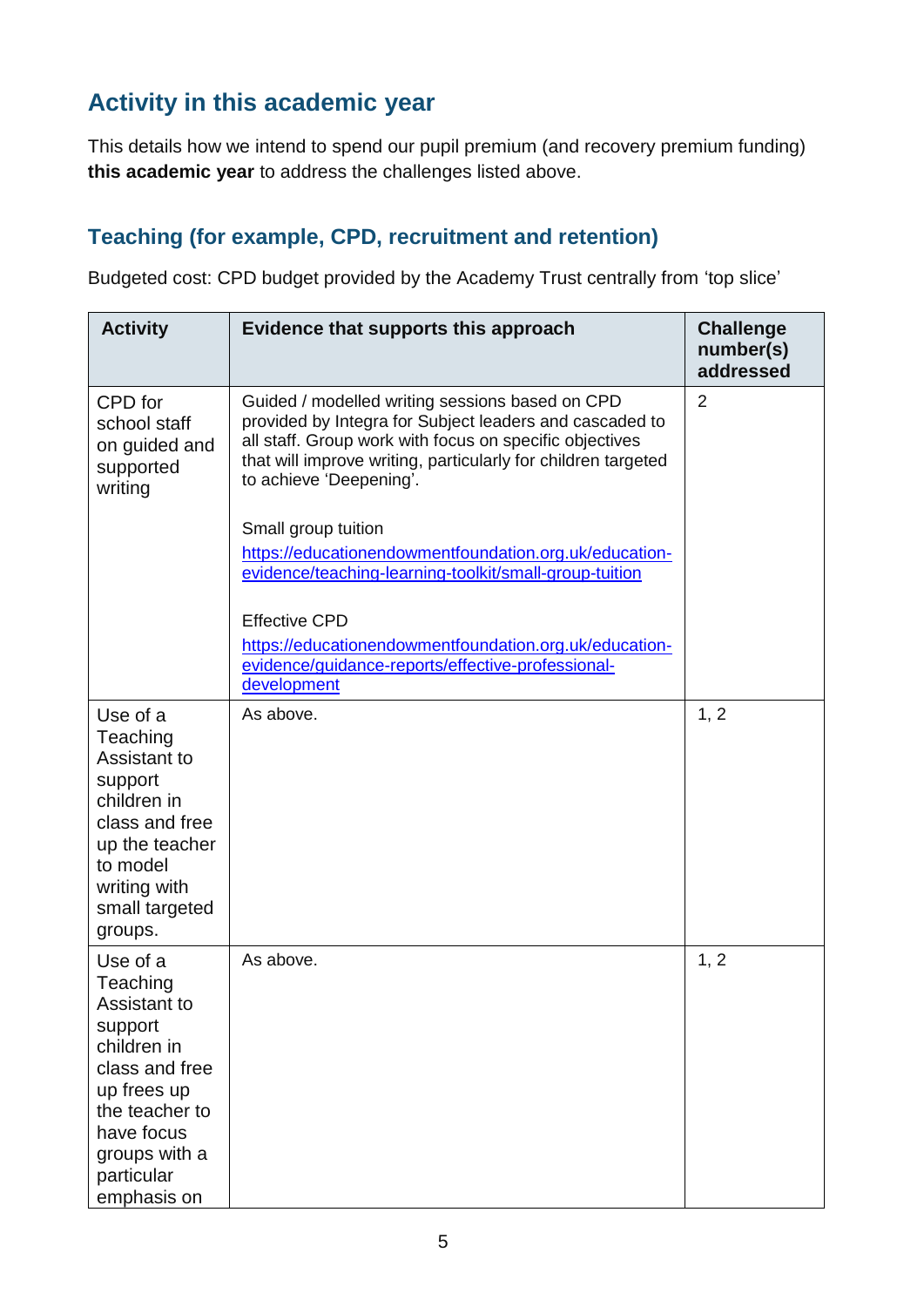| reasoning and<br>problem |  |
|--------------------------|--|
| solving.                 |  |

#### **Targeted academic support (for example, tutoring, one-to-one support structured interventions)**

Budgeted cost: £21,330

| <b>Activity</b>                                                                                                                                                         | Evidence that supports this approach                                                                                                                                                                                                                                                                                                              | <b>Challenge</b><br>number(s<br>addresse<br>d |
|-------------------------------------------------------------------------------------------------------------------------------------------------------------------------|---------------------------------------------------------------------------------------------------------------------------------------------------------------------------------------------------------------------------------------------------------------------------------------------------------------------------------------------------|-----------------------------------------------|
| Ensure the<br>lowest 20% in<br>each cohort<br>are receiving<br>appropriate<br>and effective,<br>short<br>focussed<br>targeted<br>reading<br>intervention                | Small group interventions<br>Phonics interventions in line with our Phonics approach in<br>school.<br>https://educationendowmentfoundation.org.uk/education-<br>evidence/teaching-learning-toolkit/phonics                                                                                                                                        | 1                                             |
| Ensure the<br>lowest 20% in<br>each cohort<br>are receiving<br>appropriate<br>and effective,<br>short<br>focussed<br>targeted<br>writing and<br>maths<br>interventions. | Feedback is provided for example on a piece of recently<br>produced written work.<br>Feedback<br>https://educationendowmentfoundation.org.uk/education-<br>evidence/teaching-learning-toolkit/feedback<br>Small group tuition<br>https://educationendowmentfoundation.org.uk/education-<br>evidence/teaching-learning-toolkit/small-group-tuition | 1                                             |
| Pre-teaching<br>as a strategy<br>in Maths to<br>enable<br>disadvantage<br>d pupils to<br>learn more<br>effectively in<br>whole class<br>maths<br>lessons                | Pre-teaching research<br>https://www.ntu.ac.uk/_data/assets/pdf_file/0041/856967/P<br>re-teaching-presentation.pdf                                                                                                                                                                                                                                | 1                                             |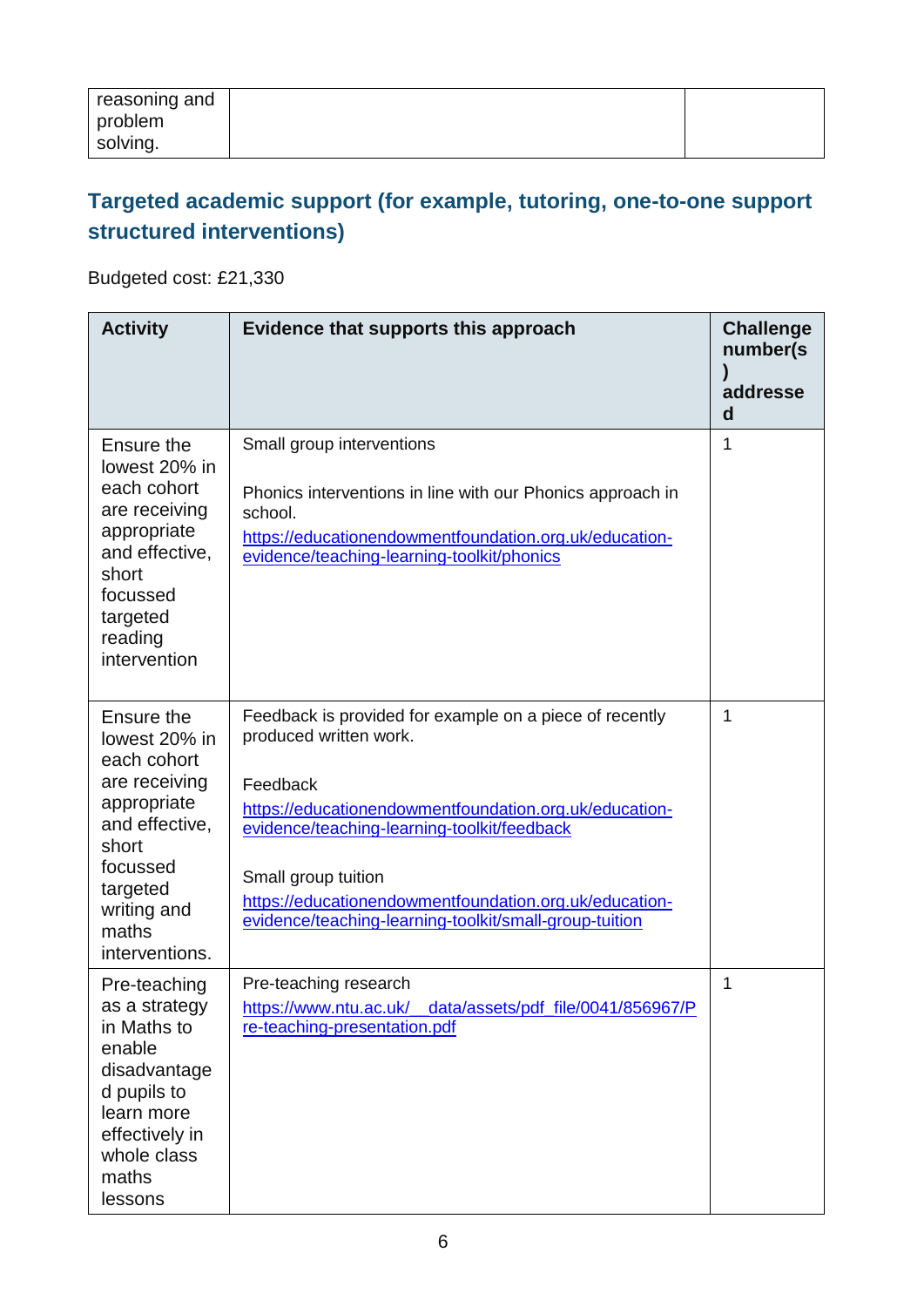| <b>National</b><br>Tutoring<br>programme | https://educationendowmentfoundation.org.uk/education-<br>evidence/teaching-learning-toolkit/one-to-one-tuition                                 | 1, 2 |
|------------------------------------------|-------------------------------------------------------------------------------------------------------------------------------------------------|------|
| (see separate)<br>budget<br>stream)      | Small group tutoring on core subjects using known<br>staff in order to maximise impact as staff will know<br>context and levels of achievement. |      |

## **Wider strategies (for example, related to attendance, behaviour, wellbeing)**

Budgeted cost: £4000

| <b>Activity</b>                                                                                                                                                                                          | Evidence that supports this approach                                                                                                                                                                                                                                         | <b>Challenge</b><br>number(s)<br>addressed |
|----------------------------------------------------------------------------------------------------------------------------------------------------------------------------------------------------------|------------------------------------------------------------------------------------------------------------------------------------------------------------------------------------------------------------------------------------------------------------------------------|--------------------------------------------|
| <b>ELSA</b> support<br>prioritised to<br>disadvantaged<br>children                                                                                                                                       | In school ELSA support provided 3 afternoons a week<br>https://educationendowmentfoundation.org.uk/education-<br>evidence/teaching-learning-toolkit/social-and-emotional-<br>learning                                                                                        | 3                                          |
| Develop<br>disadvantaged<br>pupils social,<br>moral,<br>emotional and<br>spiritual and<br>cultural<br>development<br>and positive<br>mental health<br>through<br>attendance at<br>after school<br>clubs. | Sports club provision<br>https://educationendowmentfoundation.org.uk/education-<br>evidence/teaching-learning-toolkit/physical-activity<br>Arts provision<br>https://educationendowmentfoundation.org.uk/education-<br>evidence/teaching-learning-toolkit/arts-participation | 3                                          |
| Support<br>children who<br>struggle with<br>attachment at<br>the beginning<br>of the school<br>day though<br>attendance at<br>Breakfast club.                                                            | Providing children with a nutritious breakfast at the<br>beginning of the day supports children to be ready to<br>learn.<br>https://www.gov.uk/guidance/breakfast-clubs-<br>programme-2021-2023                                                                              | 3                                          |
| Some parents<br>struggle to                                                                                                                                                                              | Support from a Parent Support Advisor for specific<br>identified families.                                                                                                                                                                                                   | $\overline{4}$                             |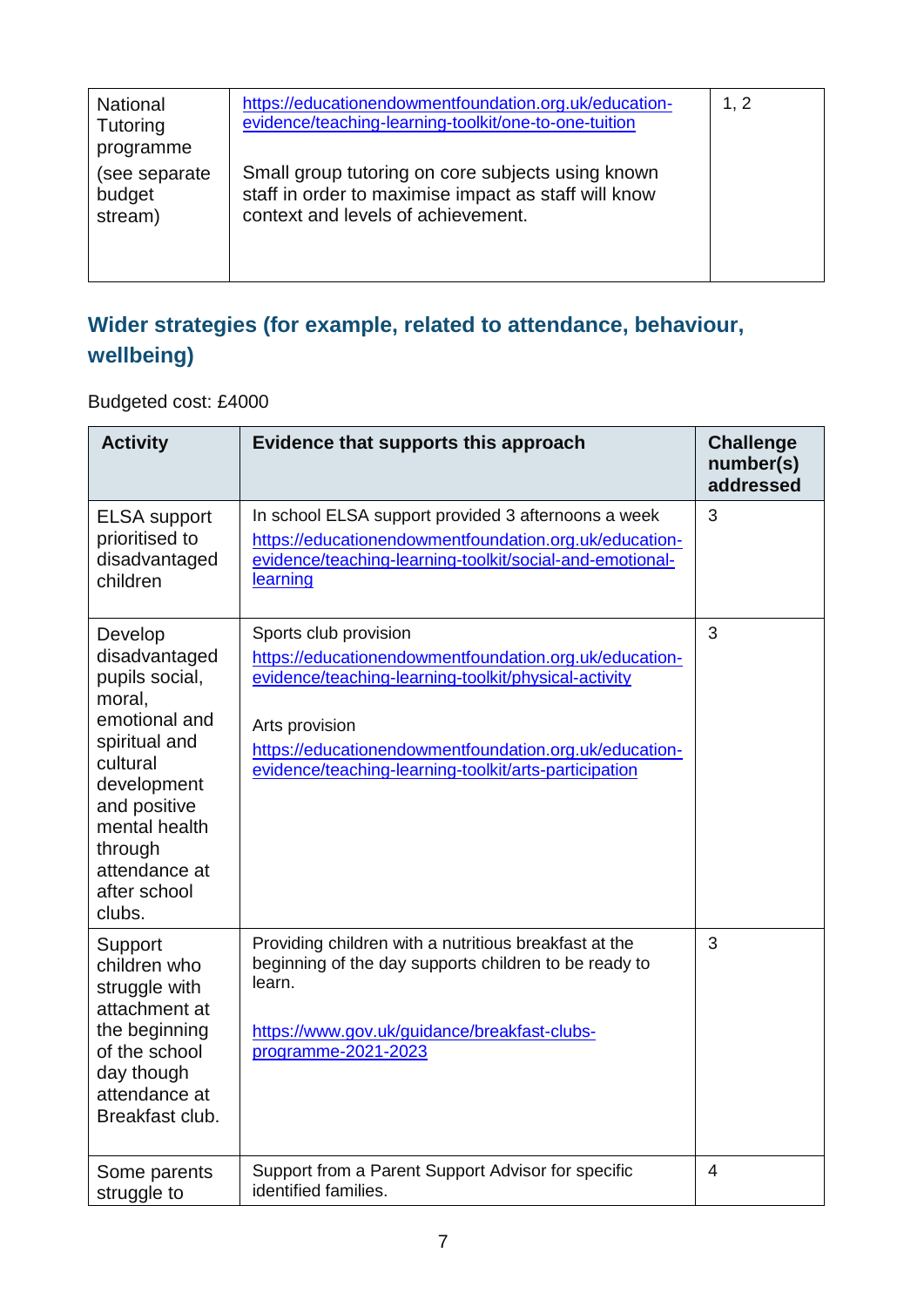### **Total budgeted cost: £** *[insert sum of 3 amounts stated above]*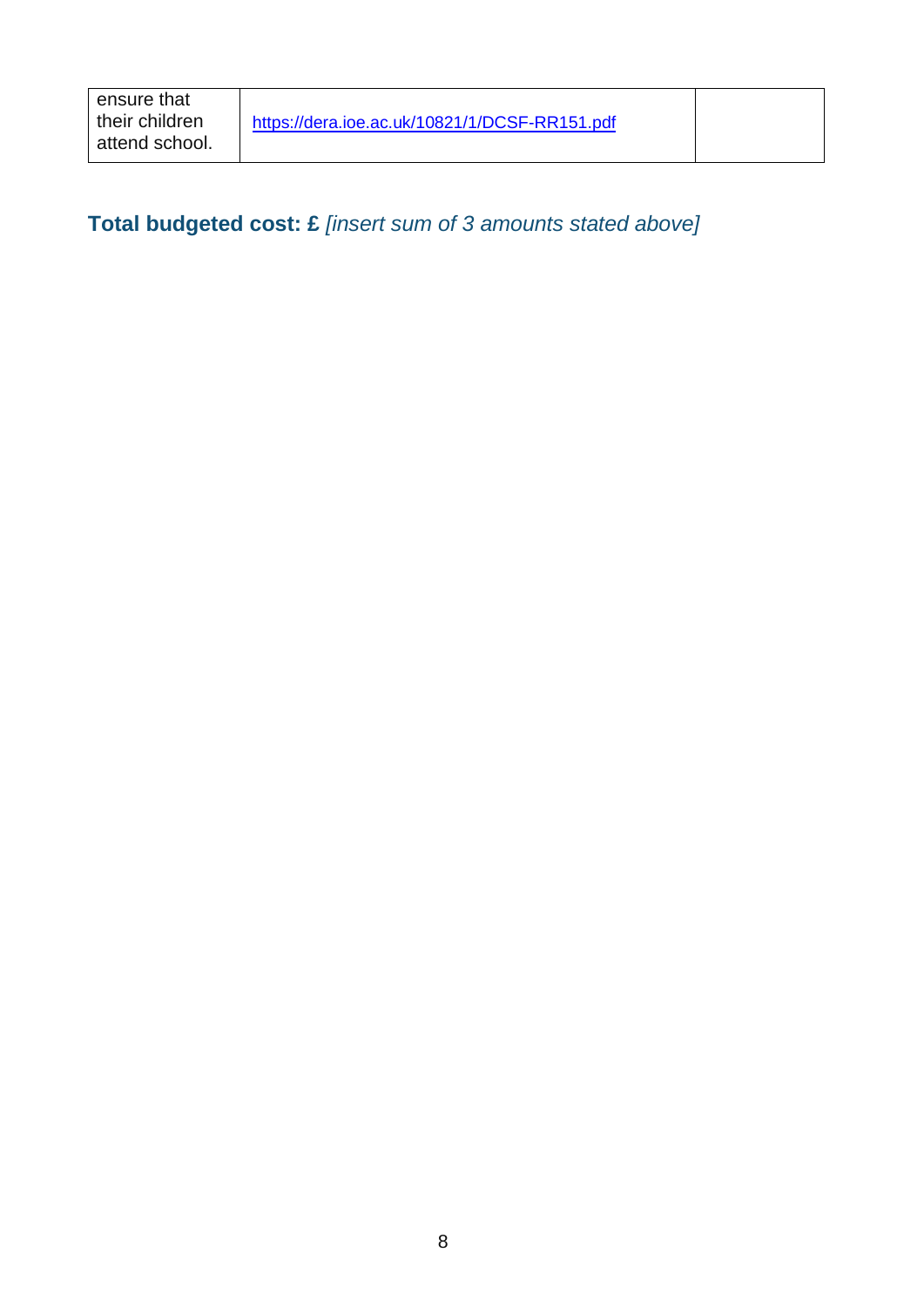# **Part B: Review of outcomes in the previous academic year**

#### **Pupil premium strategy outcomes**

This details the impact that our pupil premium activity had on pupils in the 2020 to 2021 academic year.

*Due to COVID-19, performance measures have not been published for 2020 to 2021, and 2020 to 2021 results will not be used to hold schools to account. Given this, please point to any other pupil evaluations undertaken during the 2020 to 2021 academic year, for example, standardised teacher administered tests or diagnostic assessments such as rubrics or scales.*

*Pupil Premium numbers have been historically low. However the data suggests that there is very little gap between PP children at Sutton Benger and all children demonstrated the positive impact of previous strategies.* 

| <b>Current</b>    | <b>Making 'GOOD' progress</b> |                               |              |
|-------------------|-------------------------------|-------------------------------|--------------|
| Year<br>group     |                               | <b>Pupil Premium children</b> |              |
|                   | <b>READING</b>                | <b>WRITING</b>                | <b>MATHS</b> |
| Year 1            | 5/5 100%                      | 5/5 100%                      | 5/5 100%     |
| Year 2            | 2/2 100%                      | 2/2 100%                      | 2/2 100%     |
| Year 3            | $1/2$ 50%                     | 2/2 100%                      | 1/2 50%      |
| Year 4            | $2/3$ 67%                     | $1/3$ 33%                     | 2/3 67%      |
| Year 5            | 6/6 100%                      | 6/6 100%                      | 6/6 100%     |
| Year <sub>6</sub> | 1/1 100%                      | 1/1 100%                      | 1/1 100%     |
| <b>ALL</b>        | 17/19 89%                     | 17/19 89%                     | 17/19 89%    |
| <b>Current</b>    | <b>Making 'GOOD' progress</b> |                               |              |
| Year<br>group     | <b>All children</b>           |                               |              |
|                   | <b>READING</b>                | <b>WRITING</b>                | <b>MATHS</b> |